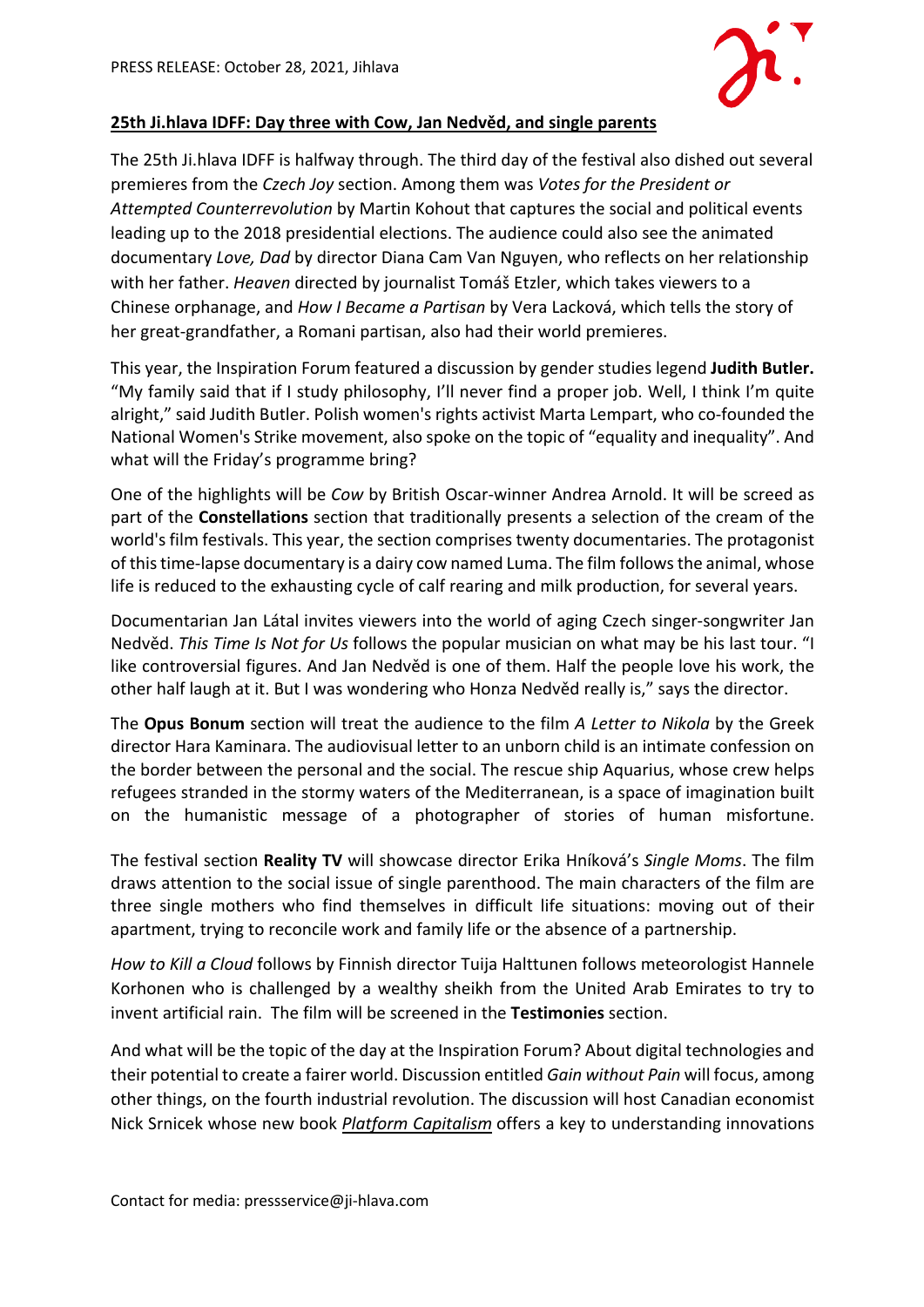

in large digital companies such as Google, Amazon and Alibaba. The programme will be available online at the festival's Facebook profile.

**The 25th Ji.hlava IDFF will take place on October 26 to 31, 2021. Accreditations can be purchased at ji-hlava.com and they serve as a full-fledged ticket to the live part of the festival (film screenings, discussions and lectures, offscreen programme). Festival accreditation also provides 14-day access to the festival's online video library (available only in Czechia). Admission to the screening and the accompanying programme will be granted only upon presentation of proof of Covid-19 vaccination, or a valid antigen or PCR test. Visitors can use either the Tečka mobile app or a printed certificate of vaccination. Let's be respectful and considerate of each other!**

**More information at http://www.ji-hlava.com/ and on the festival's Facebook and Instagram profiles.**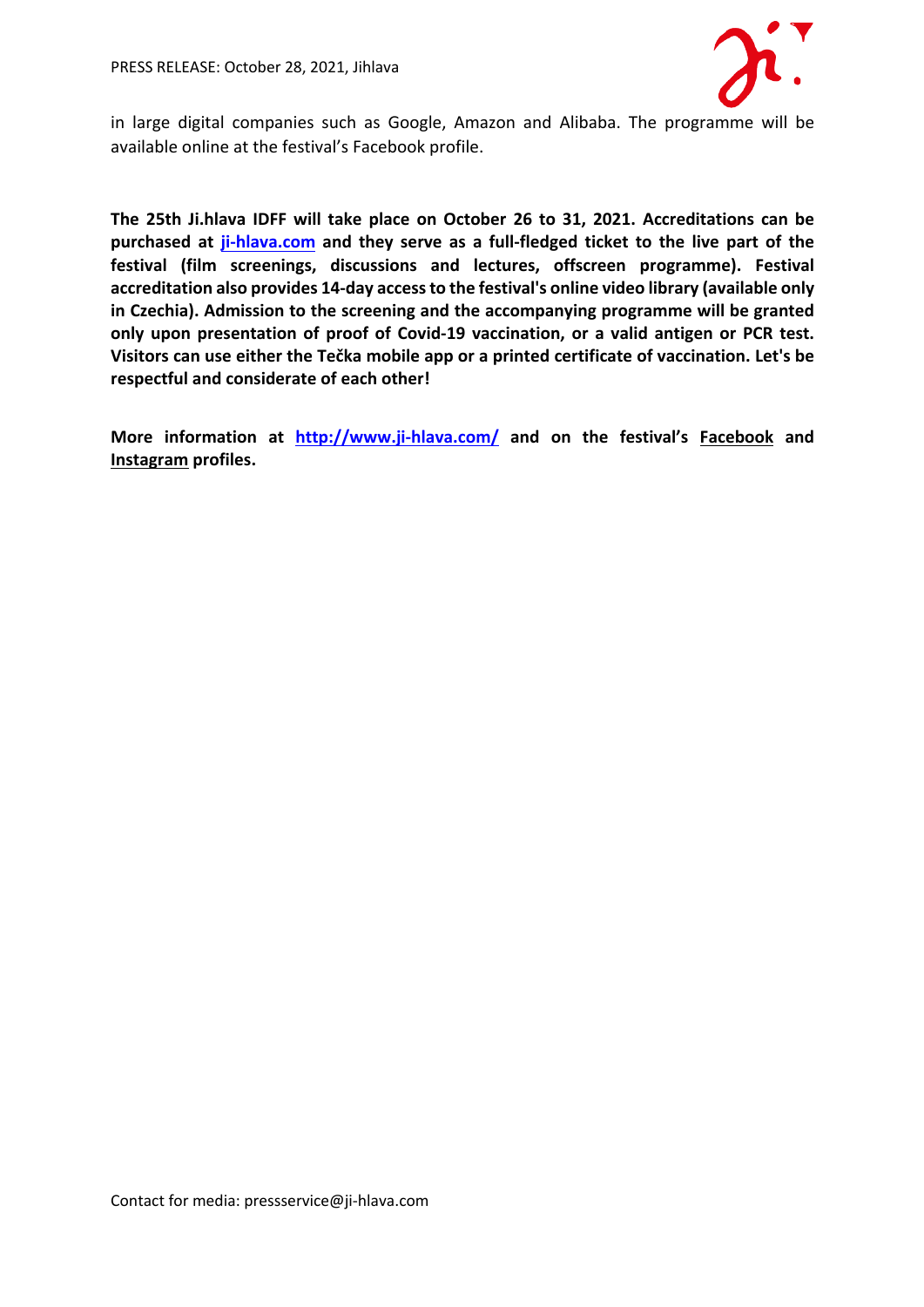

## **PARTNERS AND SPONSORS 2021**

MAIN SUPPORTERS Ministry of Culture Czech Republic Czech Film Fund Creative Europe MEDIA Statutory City of Jihlava Vysočina Region

GENERAL MEDIA PARTNER Czech Television

MAIN MEDIA PARTNER Czech Radio

EXCLUSIVE MEDIA PARTNERS Aktuálně.cz Respekt

PARTNERS OF INDUSTRY SECTION Creative Europe MEDIA Czech Film Fund International Visegrad Fund Ministry of Culture Czech Republic Audiovisual Producers' Association Statutory City of Jihlava Creative Europe Desk CZ – Media Czech Film Center

THE INSPIRATION FORUM PARTNERS European Cultural Foundation Prague office of the Heinrich-Böll-Stiftung Friedrich-Ebert-Stiftung e.V. – representation in the Czech Republic Masaryk Democratic Academy Friedrich Naumann Foundation for Freedom Czech Centres Creative Europe Desk Czech Republic EUNIC – EU National Institutes for Culture

PARTNERS OF JI.HLAVA FILM FUND UPP Soundsquare Center for Documentary Film

CO-ORGANISER OF THE INDUSTRY SECTION Institute of Documentary Film

PARTNER PROJECT Doc Alliance Films

SUPPORTED BY EEA and Norway Grants U.S. Embassy in the Czech Republic Current Time TV

European Commission Representation in the Czech Republic Czech Centres Embassy of the Kingdom of the Netherlands Romanian Cultural Institute Italian Cultural Institute Austrian Cultural Forum Goethe Institute French Institute German Films Delegation of Flanders in the Czech Republic Instituto Camões Slovak Institute Embassy of the State of Israel Jan Barta

FESTIVAL PARTNER Czech Tourism Kudy z nudy

REGIONAL PARTNERS CZ LOKO Chesterton Sepos Vysoká škola polytechnická Jihlava WFG Capital

OFFICIAL SHIPPING PARTNER FedEx Express

PHOTO PARTNER Nikon

PARTNER OF VR ZONE Go360

PARTNER OF SAFE FESTIVAL ANYGENCE

OFFICIAL FESTIVAL BEER MadCat Brewery

OFFICIAL SUPPLIERS Autocolor Autonapůl AZ Translations BIOFILMS Böhm **BOKS** Dřevovýroba Podzimek Fine Coffee Flexipal Husták ICOM transport Johannes Cyder KINOSERVIS KOMA Modular